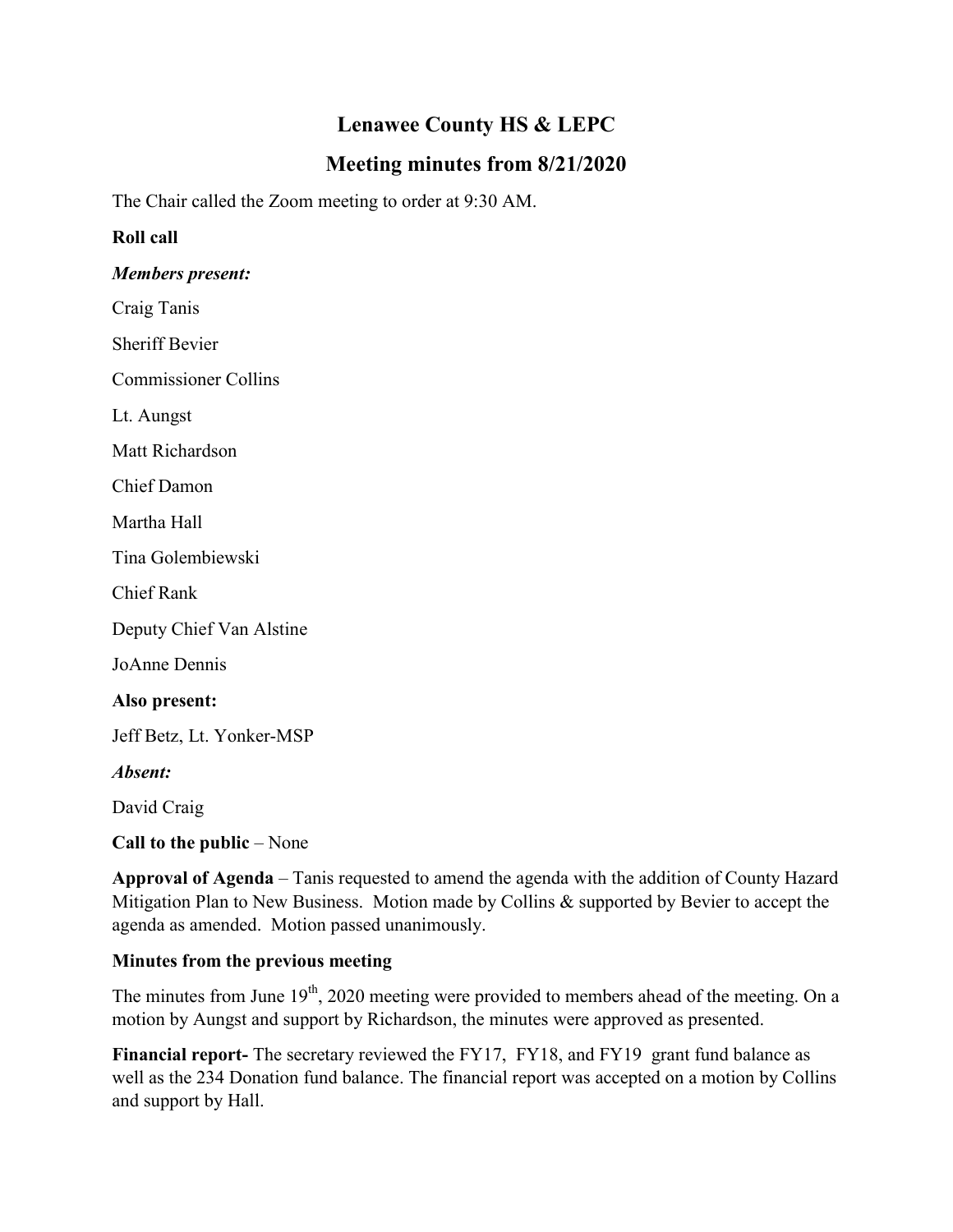**Emergency Manager's report** – Written report submitted provided highlights of Emergency Manager's activities from June 2020 through July 2020.

# **E-911 updates** –

- Lt. Aungst provided the committee a written report and gave a verbal update supporting the written report.
- Lt. Aungst & Sheriff Bevier reported the creation of a back-up dispatch center in the Sheriff's Office workout room in case the main dispatch center becomes contaminated.
- Sheriff Bevier informed the committee that dispatcher TJ Smith had submitted his 2 week notice of resignation.

**Health sub-committee-** Written report was provided. Martha Hall also gave a verbal update on the report as well as an update on COVID-19.

### **Drone Sub-committee**

- Chief Rank reported on the progress of purchasing additional UAS batteries & chargers.
- Chief Rank reported that he and Matt Richardson had found a Zoom solution that will enable the UAS video footage to be viewed in real time by incident command and the EOC simultaneously.

### **Old Business**

 Web enabled viewing solution for incident command and EOC – Covered under Drone Sub-committee report

## **New Business**

- Grant Request not to exceed \$4,000 from any remaining FY18 SHSP & FY19 LETPA grant funds to purchase 200 No Trespassing Signs for Critical Infrastructure facilities within the County. Motion to approve made by Collins and supported by Richardson. Motion passed unanimously.
- High-Hazard Flammable Trains (HHFT) Tanis provided the committee a report generated by the CP Railroad regarding HHFT's that travel through the County.
- County Hazard Mitigation Plan Tanis informed committee that the County was approved for a grant to update the County Hazard Mitigation Plan. Planning meetings will occur monthly over the next 12-18 months. Because many of the planning team members are also members of the LEPC, Tanis recommended that the Hazard Mitigation Planning meetings that occur on the even months become part of the LEPC meetings as a special presentation on the LEPC agenda. A motion was made by Hall and supported by Golembiewski to include the Hazard Mitigation Planning meetings as a special presentation at the LEPC meetings. Motion passed unanimously.

## Call to the public – None

Next Meeting is scheduled for Friday, October 16<sup>th</sup> at 9:30 AM in the County EOC at the Airport at 2651 W. Cadmus Rd. or via Zoom, depending on status of emergency declaration.